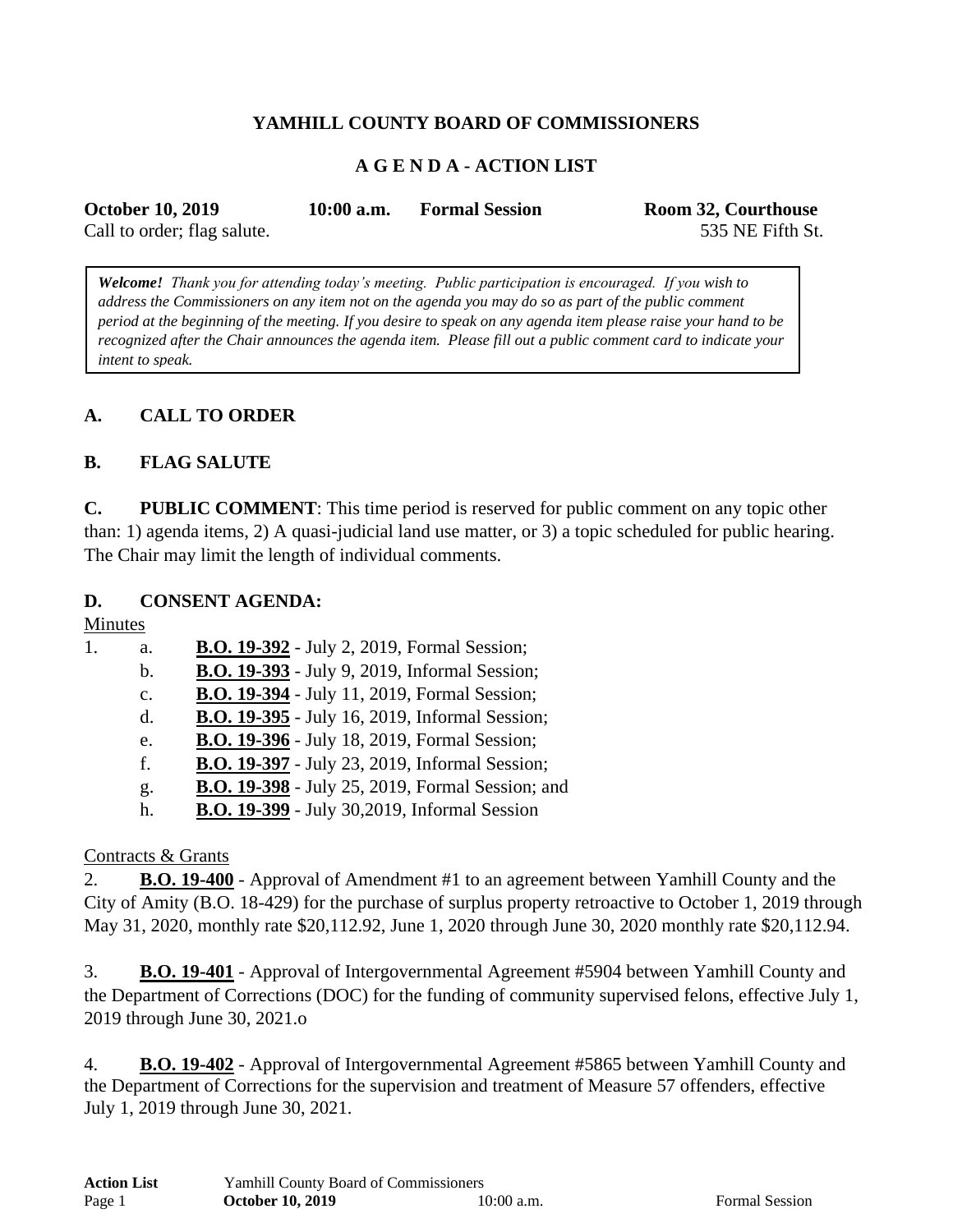5. **B.O. 19-403** - Approval of Amendment #1 to an agreement between Yamhill County and Yamhill Valley Treatment, dba Provoking Hope (B.O. 18-300) for additional treatment options and services in the not-to-exceed amount of \$55,000, retroactive to May 1, 2019 through June 30, 2020.

6. **B.O. 19-404** - Approval of Amendment #3 to the agreement between Yamhill County Health and Human Services and Catholic Community Services (B.O. 15-236) for the addition of a Skill Builder position and facility upgrades in the not-to-exceed amount of \$1,775,328.44 retroactive to October 1, 2019 through September 30, 2020.

7. **B.O. 19-405** - Approval of an agreement between Yamhill County Health & Human Services and the Oregon Department of Human Services for the Ticket-To-Work self-sufficiency program services, not-to-exceed amount of \$60,000, retroactive July 1, 2019 through June 30, 2021.

8. **B.O. 19-406** - Approval of a contract employment agreement between Yamhill County Health & Human Services and Marly Kennedy to provide professional psychiatric behavioral health services at the rate of \$87/hour, effective October 9, 2019 through June 30,2020.

9. **B.O. 19-407** - Approval of purchasing ShoreTel yearly maintenance support from Structured, in the amount of \$32,289.75 for the 2019-20 fiscal year.

10. **B.O. 19-408** - Approval of the contract between Yamhill County Assessor's Office and Andrea White dba Trask Mountain Editing effective October 14, 2019 through June 30, 2020 in the not-toexceed amount of \$35,000.

# **Committees**

11. **B.O. 19-409** - Approval of the appointment of Toney Cinnamon to the Housing Authority of Yamhill County Board to serve the remaining term of Mike Gougler, term to expire December 31, 2021.

# Personnel

12. **B.O. 19-410** - Approval of additional position management authority for Health & Human Services to delete 2.0 FTE of Program Manager I and 1.0 FTE of Program Manager IV; add 2.0 FTE of Program Manager III and 2.0 FTE of Program Manager II.

Plans

13. **B.O. 19-411** - Approval of the 2019-21 Community Corrections Biennial Plan.

# **E. OLD BUSINESS:** None.

**F. OTHER BUSINESS** (Add-ons and non-consent items):

1. **B.O. 19-412** - Consideration of approval of an agreement between Yamhill County, acting by and through the Yamhill County Transit Agency, and Safety Vision for the purchase of a new camera system in YCTA buses in the amount of \$89,169.